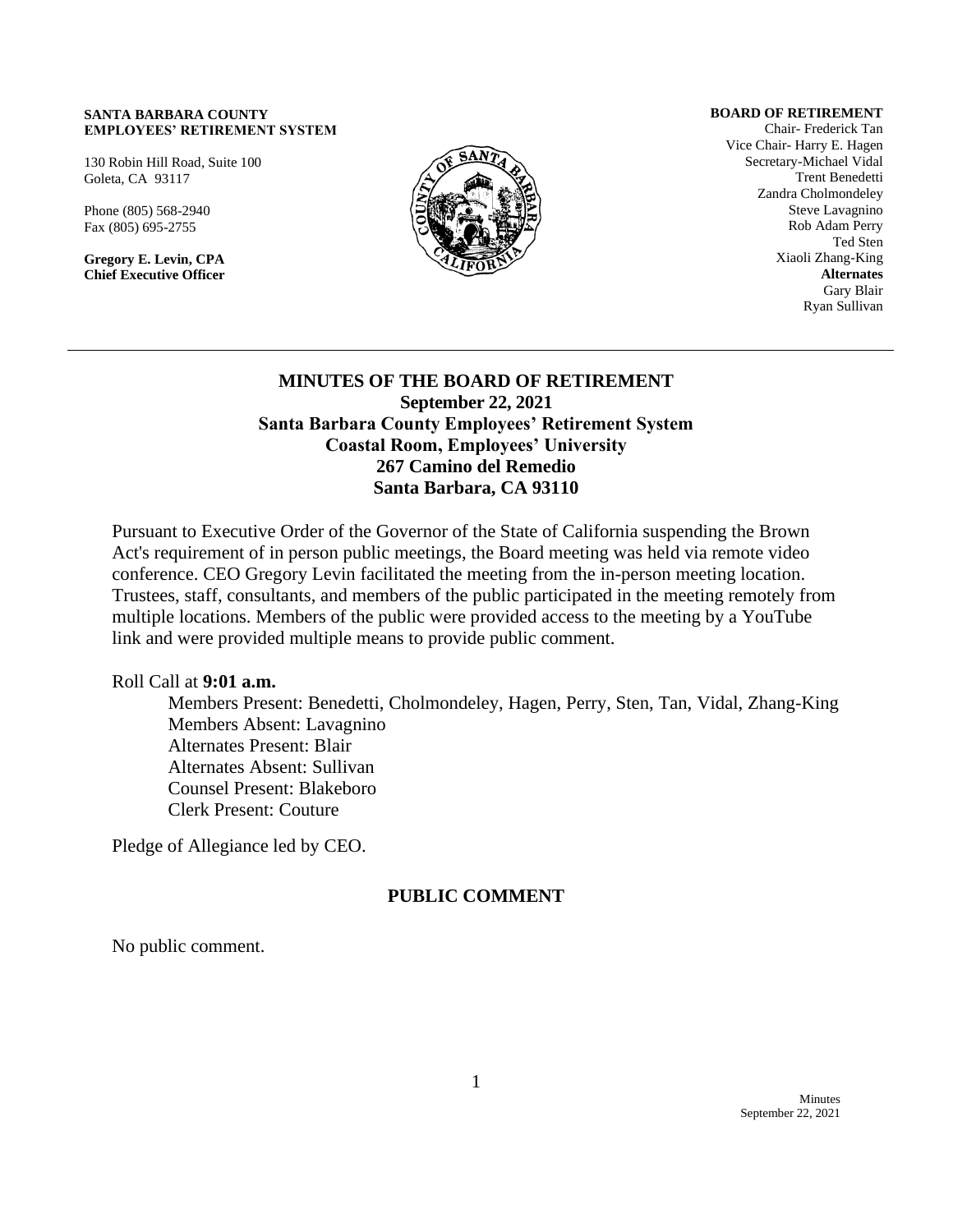### **MINUTES**

A-1. Approve Minutes of August 25, 2021 Regular Board meeting.

**MOTION:** Approve Minutes of August 25, 2021 Regular Board meeting.

Motion: Hagen Second: Sten

Approved by voice vote. Yes: Benedetti, Cholmondeley, Hagen, Perry, Sten, Tan, Vidal, Zhang-King Absent: Lavagnino

# **CONSENT**

# C-1. **Adopt Retirement Report**

|     |                           |                               |                | DIUR LIUAVU   |            |
|-----|---------------------------|-------------------------------|----------------|---------------|------------|
|     |                           |                               | <b>Total</b>   | <b>Credit</b> |            |
|     |                           |                               | <b>Service</b> | (incl. in     |            |
|     | <b>Name</b>               | <b>Department</b>             | <b>Credit</b>  | Total)        | <b>ARC</b> |
|     | Sara Bazan                | <b>Behavioral Wellness</b>    | 5.81934        | 0.02071       |            |
|     | Giovanni Giordani         | Public Defender               | 29.02745       | 0.01652       |            |
|     | Rhonda Kohler             | Probation                     | 20.02625       | 0.67285       |            |
|     | <b>James Bartlett</b>     | Sheriff                       | 11.19107       | 0.45807       |            |
|     | Jonathan Brinn            | <b>Public Works</b>           | 6.29138        | 0.04474       |            |
| D   | Keith Dalzell             | Fire                          | 5.14663        | 0.02889       |            |
|     | <b>Elisabeth Tanore</b>   | <b>Child Support Services</b> | 18.93020       | 0.02713       |            |
| D   | <b>Andrew Gracia</b>      | <b>Public Works</b>           | 13.24531       | 0.14119       |            |
|     | Angelica Ramos            | Public Health                 | 27.86040       | 0.02998       |            |
|     | Anthony Mohammed          | <b>Child Support Services</b> | 29.42068       | 0.29677       |            |
|     | Packie Villa              | <b>Public Works</b>           | 17.48194       | 0.00015       |            |
| D   | Ann Kresky                | <b>District Attorney</b>      | 9.04395        | 0.00003       |            |
|     | Alicia Lopez              | Public Defender               | 28.77143       | 0.46152       |            |
|     | Linda Weisman             | Public Health                 | 34.45840       | 0.58828       |            |
|     | Jeanette Rodriguez-Collet | Sheriff                       | 5.05885        | 0.04365       |            |
|     | Helen Palladino           | Public Health                 | 14.12448       | 0.18494       |            |
| D   | Ana Nunez                 | Sheriff                       | 10.48706       | 0.03159       |            |
|     | James Zbinden             | Sheriff                       | 25.61671       | 0.00083       |            |
| D   | Geneice Banks             | <b>Superior Court</b>         | 27.09174       | 0.00015       |            |
|     | Paul Ladwig               | <b>Social Services</b>        | 30.30738       | 0.09397       |            |
| DR. | Jo Lisa Rotondo           | <b>Social Services</b>        | 16.93372       | 0.10860       |            |
| D   | <b>Brian Tetley</b>       | Planning & Development        | 17.54848       | 0.31085       |            |
|     |                           |                               |                |               |            |

**D**=Deferred **R**=Reciprocal **Dis**. = Disability **Dis. Pend** = Disability Pending

**Sick Leave**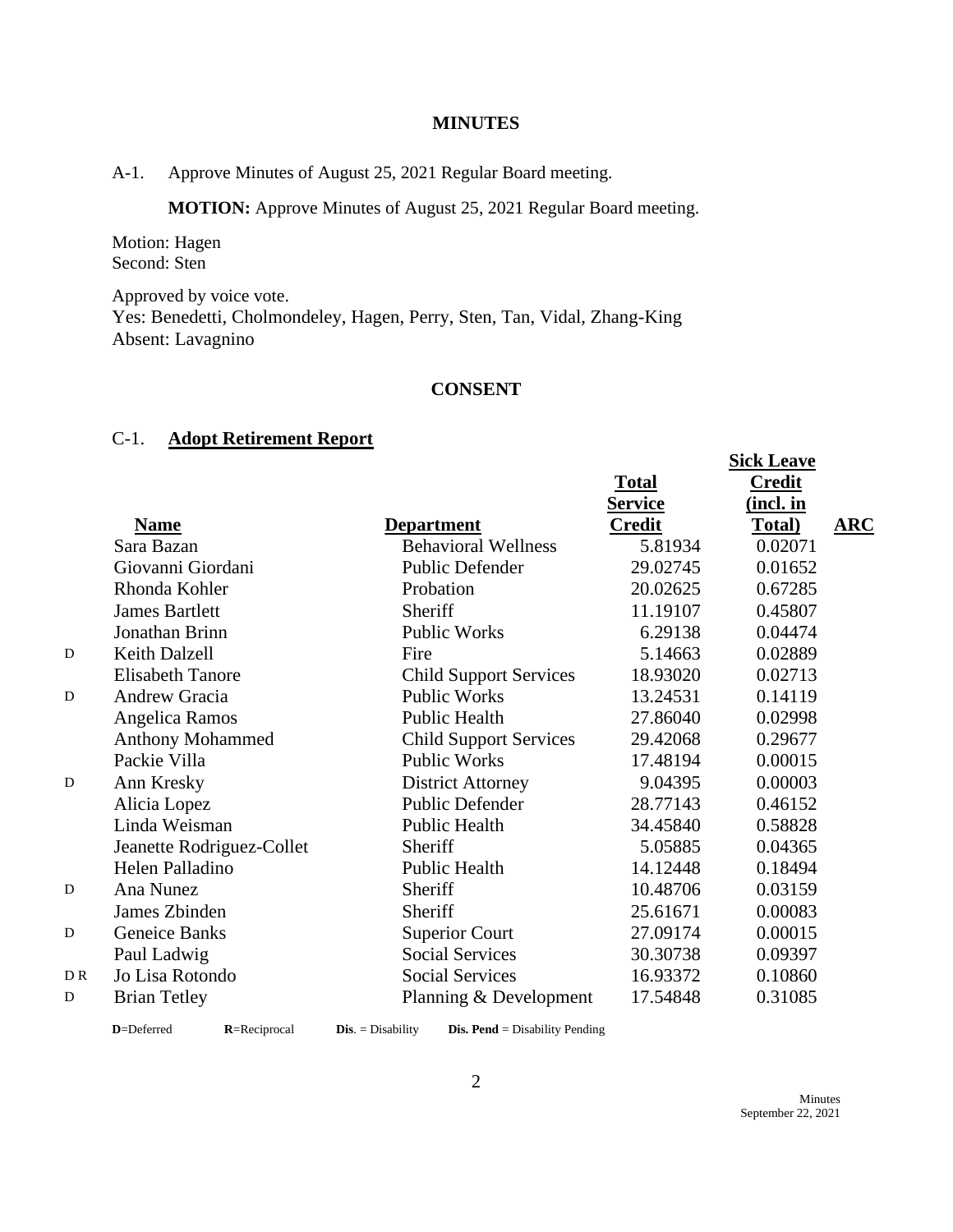| <b>Beneficiary on</b> | <b>Decedent</b>    |                             | <b>Retirement</b> | Date of      |
|-----------------------|--------------------|-----------------------------|-------------------|--------------|
| <b>Payroll</b>        | <b>Retiree</b>     | <b>Department</b>           | Date              | <b>Death</b> |
| Deborah Gerber        | Gregory Gerber     | General Services 03/24/2007 |                   | 07/18/2021   |
| Paul Christiansen     | Marie Christiansen | <b>Public Health</b>        | 09/30/1988        | 08/01/2021   |
| <b>Betty Kitley</b>   | David Kitley       | Fire                        | 06/30/1997        | 07/30/2021   |

- C-2. **Trustee Training Opportunities**—Authorize the attendance of interested trustees at upcoming training events requiring Board pre-approval, as requested.
- C-3. **Service Retirement Pending**—Grant the application of Jenny De La Cerda for a service retirement pending final determination of entitlement to disability retirement.

**MOTION:** Approve items C-1 through C-3.

Motion: Hagen Second: Perry

Approved by voice vote. Yes: Benedetti, Cholmondeley, Hagen, Perry, Sten, Tan, Vidal, Zhang-King Absent: Lavagnino

# **DISABILITY RETIREMENT**

D-1. Christopher MacAuley, Applicant for Service-connected Disability Retirement: Grant the application of Christopher MacAuley for service-connected disability retirement, subject to timely requested hearing by an interested party.

**DISCUSSION:** Senior Disability Retirement Specialist Michael Bailey presented the item and responded to questions from the Board. The Applicant was present.

**MOTION:** Grant the application of Christopher MacAuley for service-connected disability retirement, subject to timely requested hearing by an interested party.

Motion: Sten Second: Tan

Approved by roll call vote. Yes: Benedetti, Cholmondeley, Hagen, Perry, Sten, Tan, Vidal, Zhang-King Absent: Lavagnino, Sullivan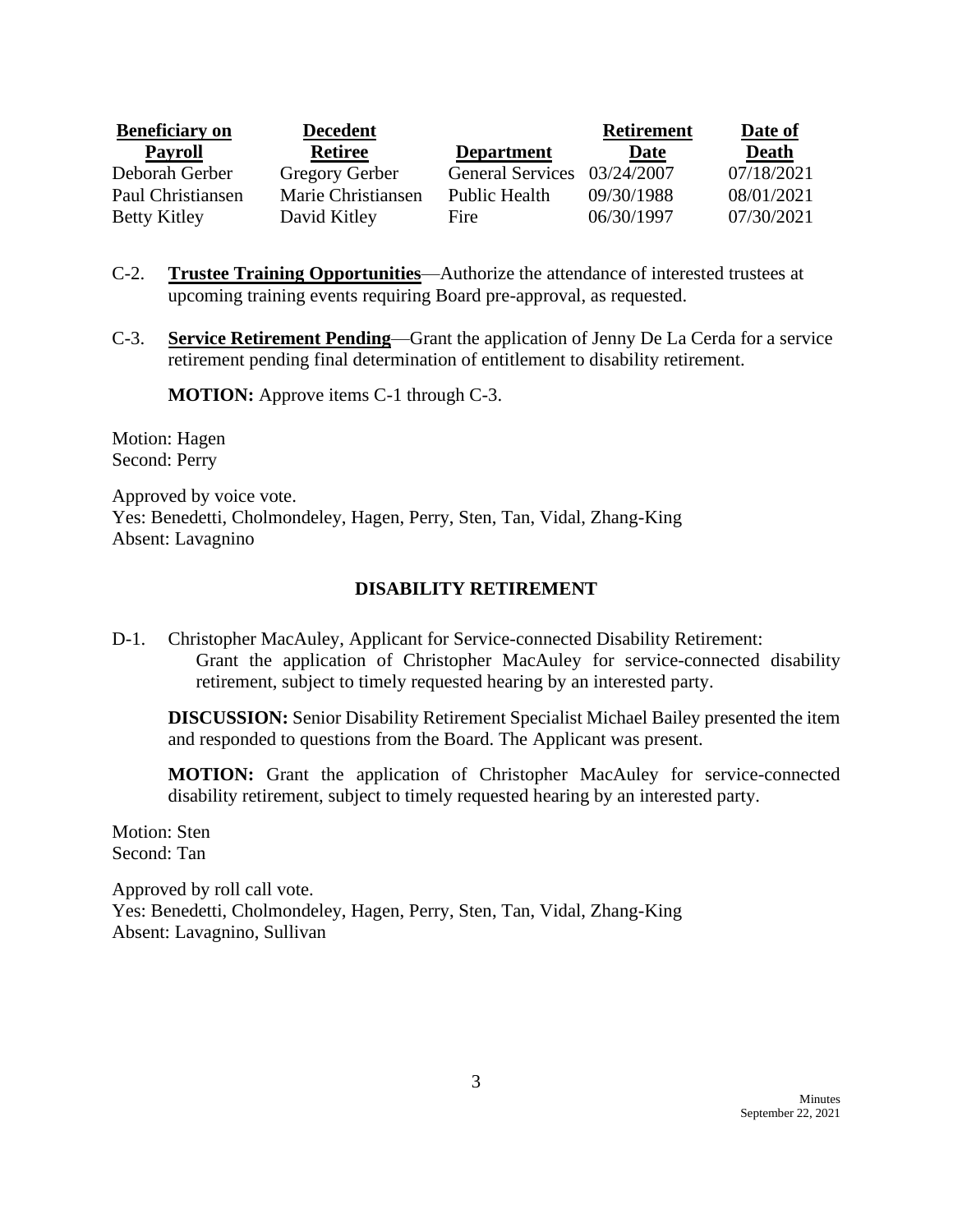D-2. Jenny De La Cerda, Applicant for Service-connected Disability Retirement: Refer the application of Jenny De La Cerda for service-connected disability retirement to an evidentiary hearing on all issues.

**DISCUSSION:** Senior Disability Retirement Specialist Michael Bailey presented the item.

**MOTION:** Refer the application of Jenny De La Cerda for service-connected disability retirement to an evidentiary hearing on all issues.

Motion: Cholmondeley Second: Hagen

Approved by roll call vote. Yes: Benedetti, Cholmondeley, Hagen, Perry, Sten, Tan, Vidal, Zhang-King Absent: Lavagnino

D-3. Receive and file Disability Retirement Monthly Status Report.

**DISCUSSION:** Senior Disability Retirement Specialist Michael Bailey presented the item.

The Board took no action.

#### **OPEN SESSION**

Counsel Blakeboro announced the Board met in Closed Session to discuss items D-1 through D-3. The Board took action consistent with staff recommendations on items D-1 and D-2, and took no action on D-3.

# **INVESTMENTS**

#### 1. **Market Update and August 31, 2021 Performance Review**—RVK, Inc.

Presentation by Principals Marcia Beard and Matthias Bauer of RVK, Inc. on World Market Activities and August 31, 2021 performance.

**DISCUSSION:** Marcia Beard and Matthias Bauer of RVK, Inc. presented the item and responded to questions from the Board.

The Board took no action.

# 2. **AB 2833 Reports**—Staff

Presentation by SBCERS CEO Gregory Levin and SBCERS Investment Associate Hendrik Struik on corrections to the AB 2833 Reports.

**DISCUSSION:** Gregory Levin, SBCERS CEO, presented the item.

The Board took no action.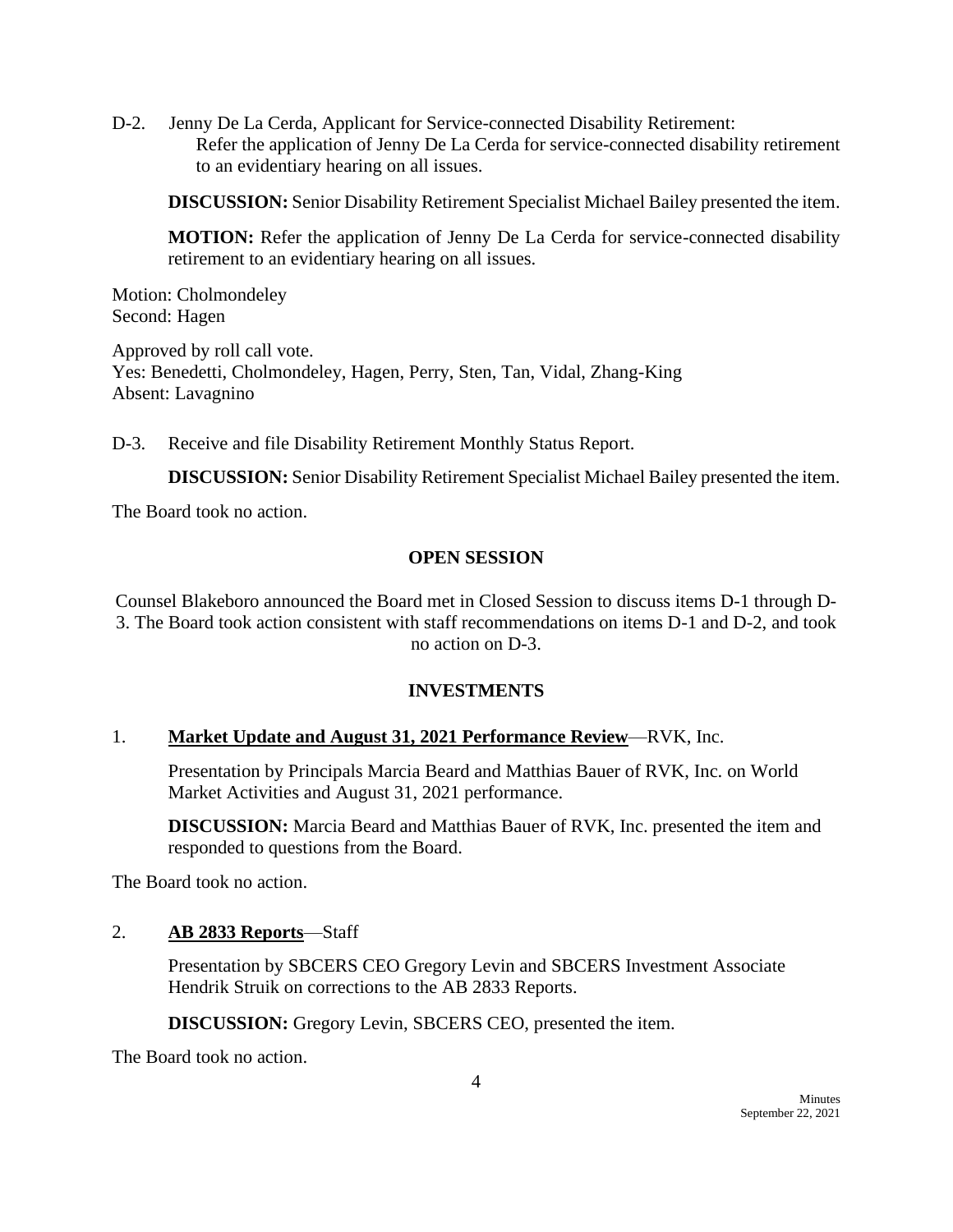### **BOARD**

### 3. **CEO Operations Report**—Gregory E. Levin, CPA CEO

Presentation by Gregory Levin, SBCERS CEO, on significant operational activities of SBCERS.

**DISCUSSION:** Gregory Levin presented the item and responded to questions from the Board. Disability Program Manager Cristal Rodriguez and General Counsel Alan Blakeboro also addressed the Board.

**MOTION:** Receive and file the Operations Report and authorize the CEO to enter into a written contract with Buchalter, APC for tax counsel services.

Motion: Cholmondeley Second: Sten

Approved by roll call vote. Yes: Benedetti, Cholmondeley, Hagen, Perry, Sten, Tan, Vidal, Zhang-King Absent: Lavagnino

# 4. **Compensation Earnable and Pensionable Compensation Policy**—Staff

Presentation by Gregory Levin, SBCERS CEO, on the adoption of a SBCERS Compensation Earnable and Pensionable Compensation Policy.

**DISCUSSION:** Gregory Levin presented the item and responded to questions from the Board.

**MOTION:** Approve the Compensation Earnable and Pensionable Compensation Policy as recommended by the Operations Committee.

Motion: Vidal Second: Zhang-King

Approved by roll call vote. Yes: Benedetti, Cholmondeley, Hagen, Perry, Sten, Tan, Vidal, Zhang-King Absent: Lavagnino

# 5. **Service Provider Selection Policy**—Staff

Presentation by Gregory Levin, SBCERS CEO, on proposed changes to the SBCERS Service Provider Selection Policy.

**DISCUSSION:** Gregory Levin presented the item and responded to questions from the Board.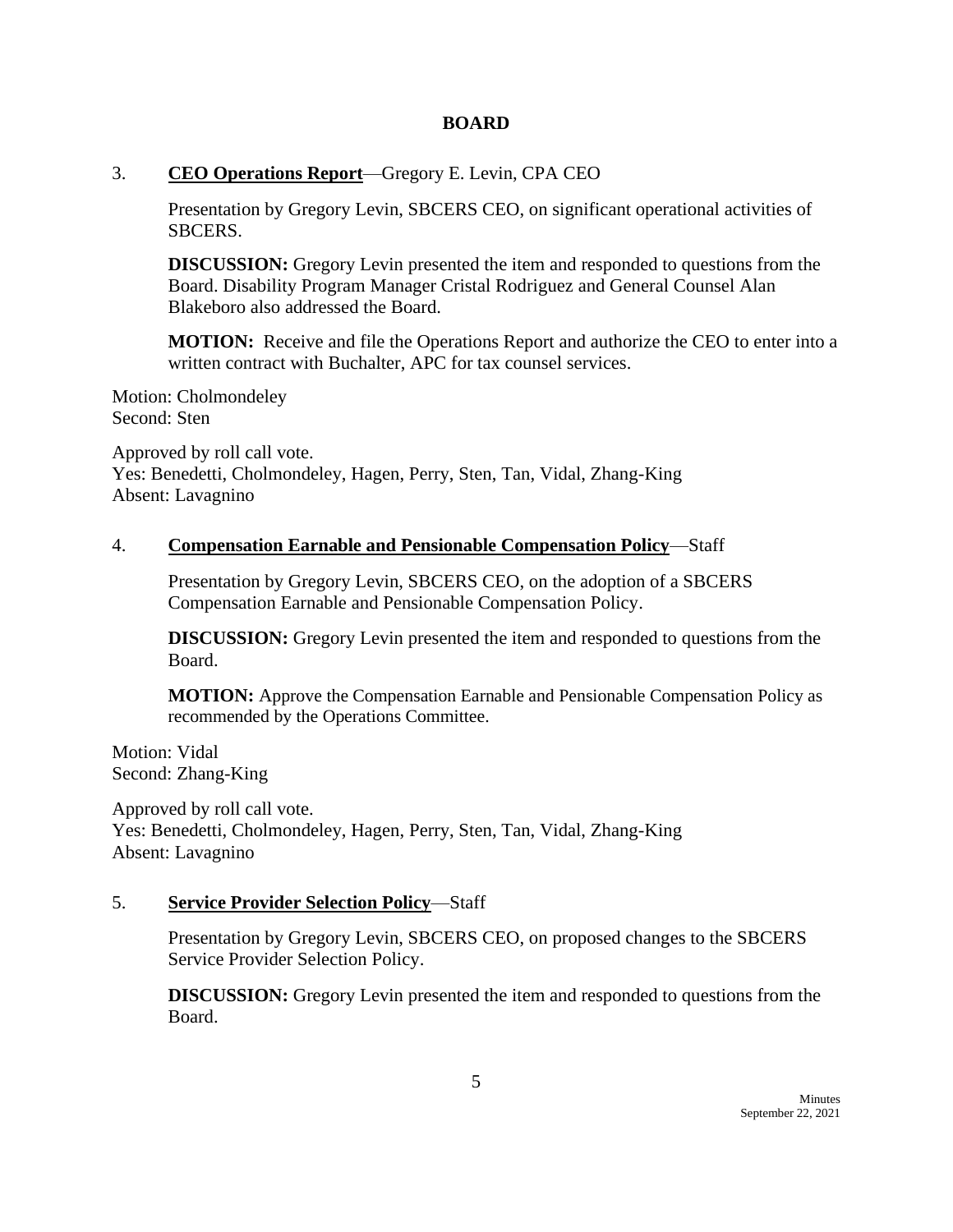**MOTION:** Approve the Service Provider Selection Policy as recommended by the Operations Committee.

Motion: Hagen Second: Sten

Approved by roll call vote. Yes: Benedetti, Cholmondeley, Hagen, Perry, Sten, Tan, Vidal, Zhang-King Absent: Lavagnino

# 7. **Special Election**—Staff

Presentation by Gregory Levin, SBCERS CEO, and Danielle Couture, SBCERS Clerk of the Board, on the proposed Special Election for Second Member of the Board of Retirement.

**DISCUSSION:** Gregory Levin presented the item and responded to questions from the Board.

**MOTION:** Approve Resolution 2021-08 calling for a Special Election for Second Member of the Board of Retirement.

Motion: Perry Second: Zhang-King

Approved by roll call vote. Yes: Benedetti, Cholmondeley, Hagen, Perry, Sten, Tan, Vidal, Zhang-King Absent: Lavagnino

# 6. **CEO Compensation**—Gregory E. Levin, CPA CEO

Presentation by Gregory Levin, SBCERS CEO, on compensation for the Chief Executive Officer.

**DISCUSSION:** Gregory Levin presented the item and responded to questions from the Board.

**MOTION:** Complete and approve resolution 2021-07 setting compensation for the System Chief Executive Officer (7% increase to \$241,966.98 annually).

Motion: Hagen Second: Vidal

Approved by roll call vote. Yes: Benedetti, Cholmondeley, Hagen, Perry, Sten, Tan, Vidal, Zhang-King Absent: Lavagnino